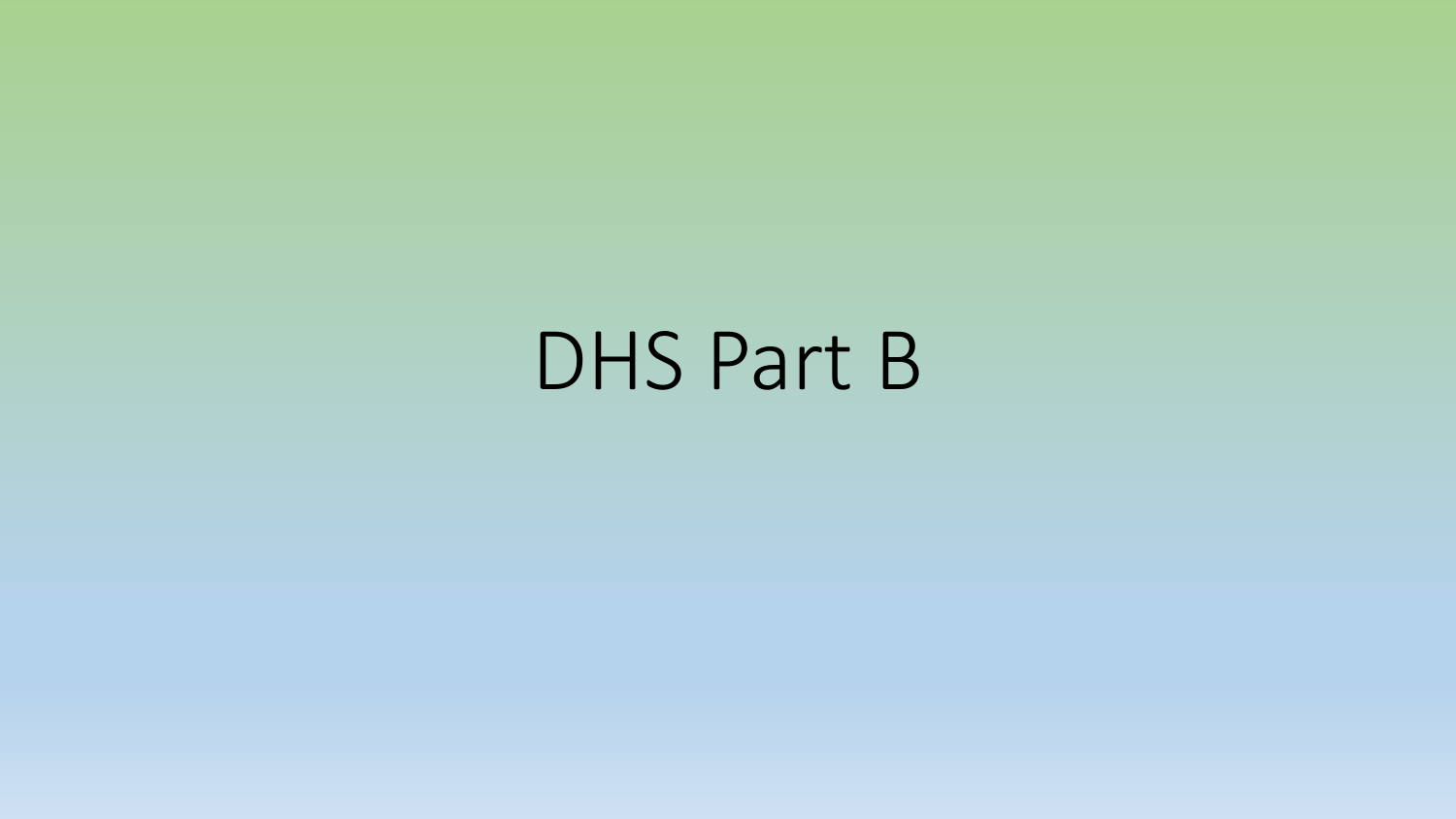## Part B Funding Sources

- Part B Base
- Part B Supplemental
- ADAP
- Minority AIDS Initiative (MAI)
- Rebate
- State Allocation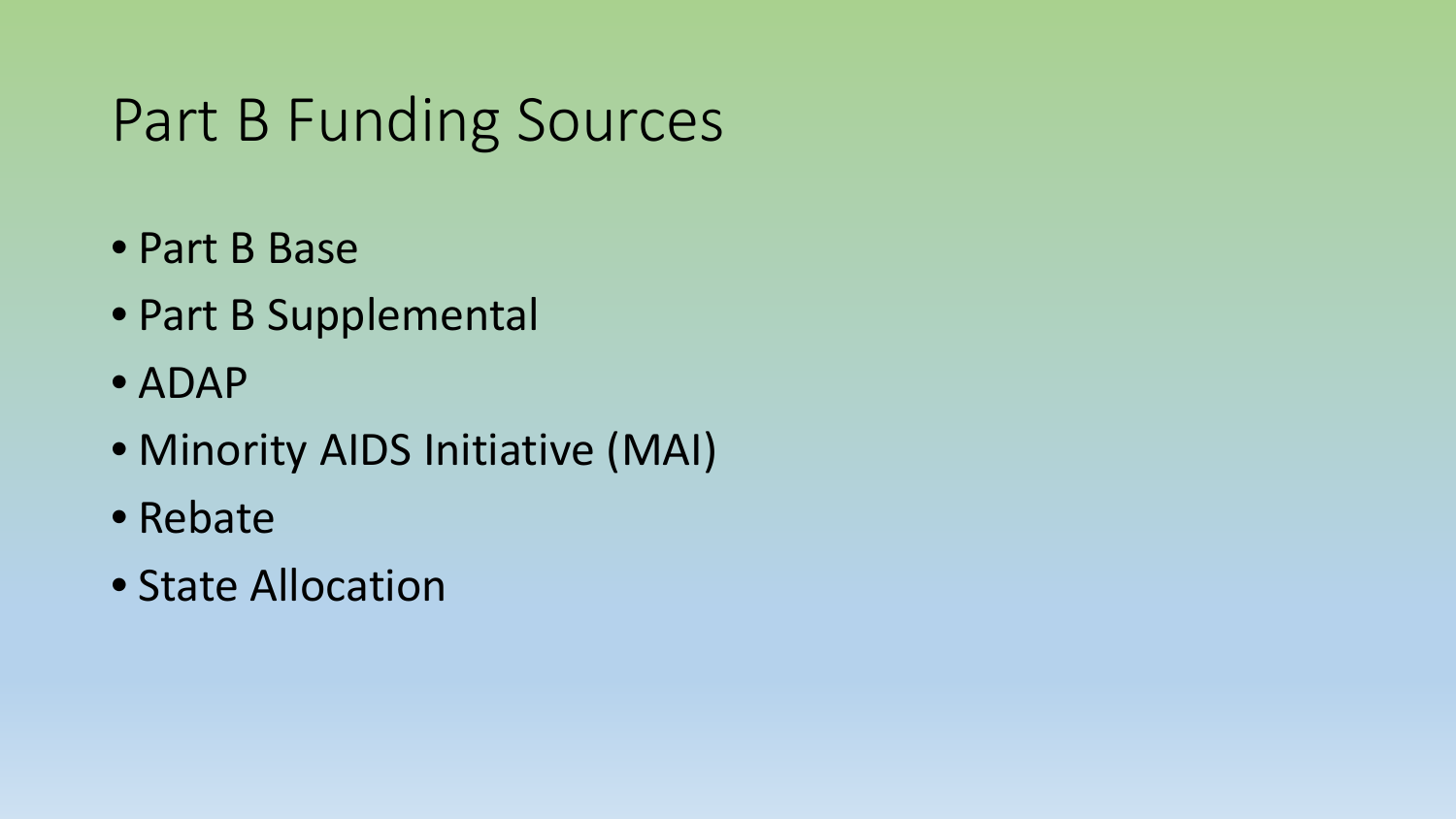#### Part B Base

- Formula funding awarded by HRSA based on number of cases in Minnesota
- Available for HRSA defined Core Medical and Support Services
- Follows same rules as Part A in terms of how funding can be spent except covers state
- Current year award \$1,974,107 (estimated based on flat funding-only partial award received so far)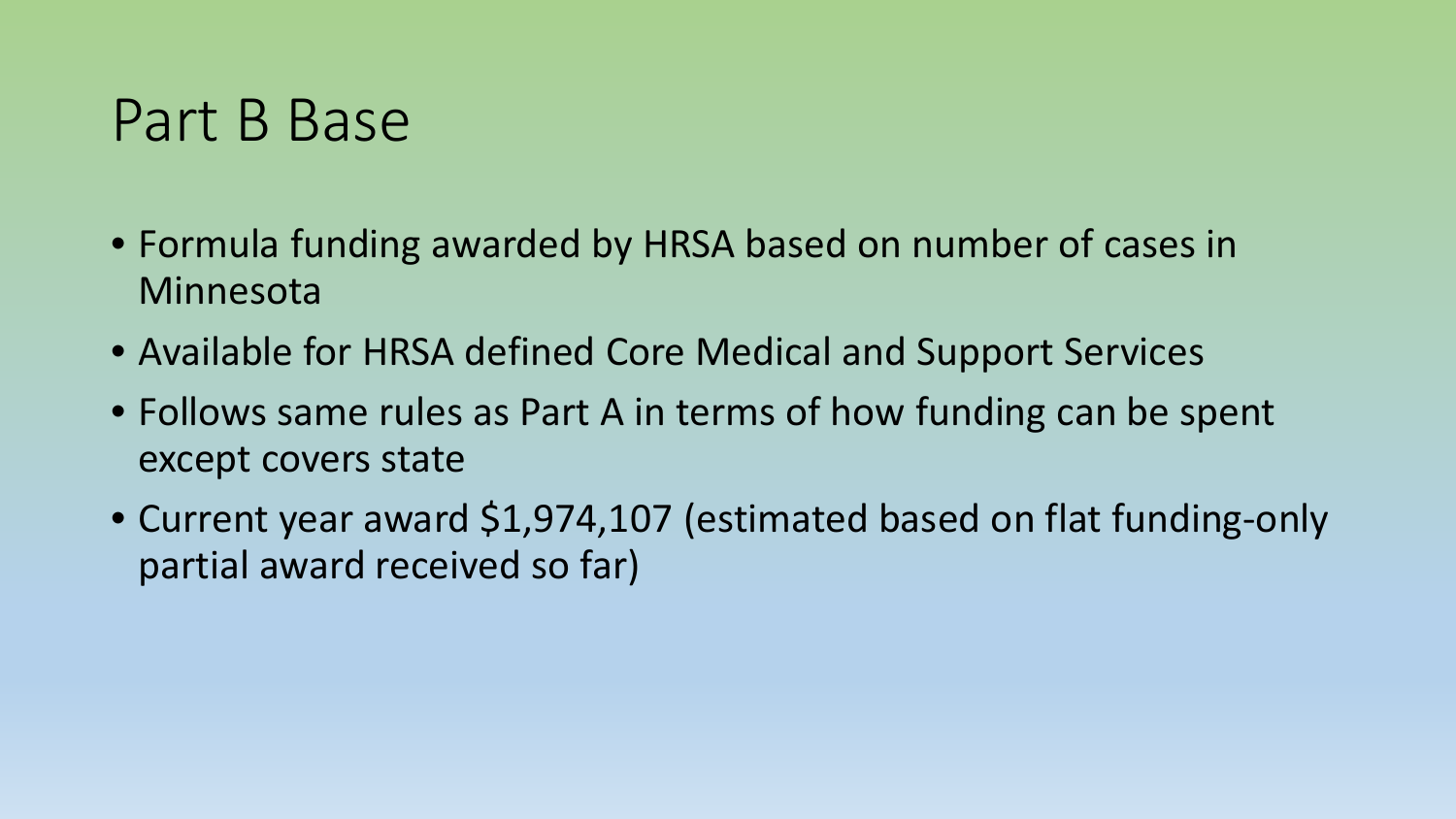## Part B Supplemental

- Annual competitive grant with the amount available varying from year to year
- If awarded grant begins September 30 and must be spent within the year – funds can't be carried over.
- Funds must be used for HRSA Core Medical or Support Services or ADAP with same spending requirements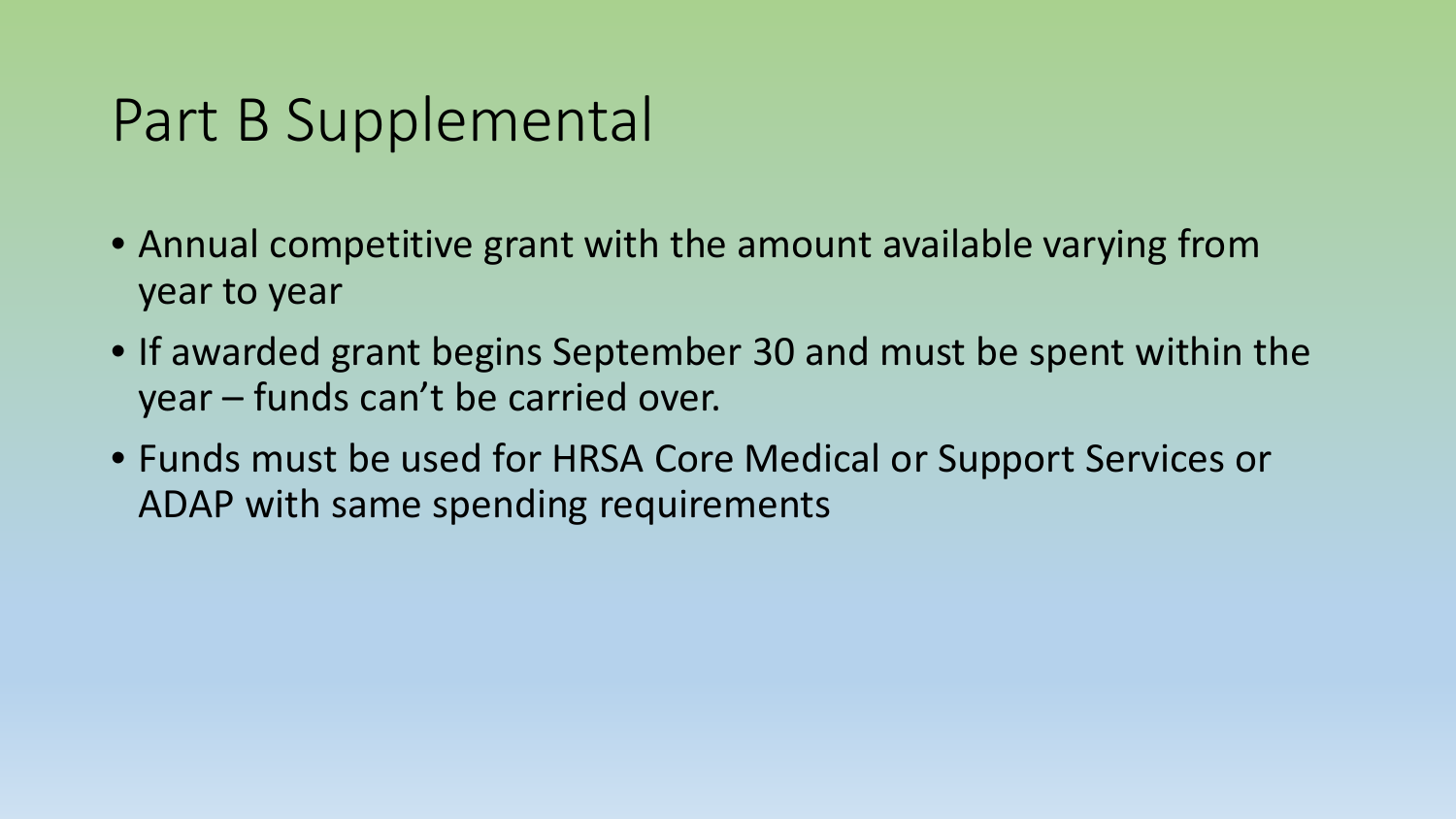#### ADAP

- Formula award based on number of people living with HIV in the state
- Provides FDA-approved medications to low-income people living with HIV who have limited or no health coverage from private insurance, Medicaid, or Medicare. ADAP funds may also be used to purchase health insurance for eligible clients and for services that enhance access to, adherence to, and monitoring of drug treatments.
- Minnesota's ADAP formulary mirrors the state medical assistance formulary
- \$5,976,071 (estimated based on flat funding-only partial award so far)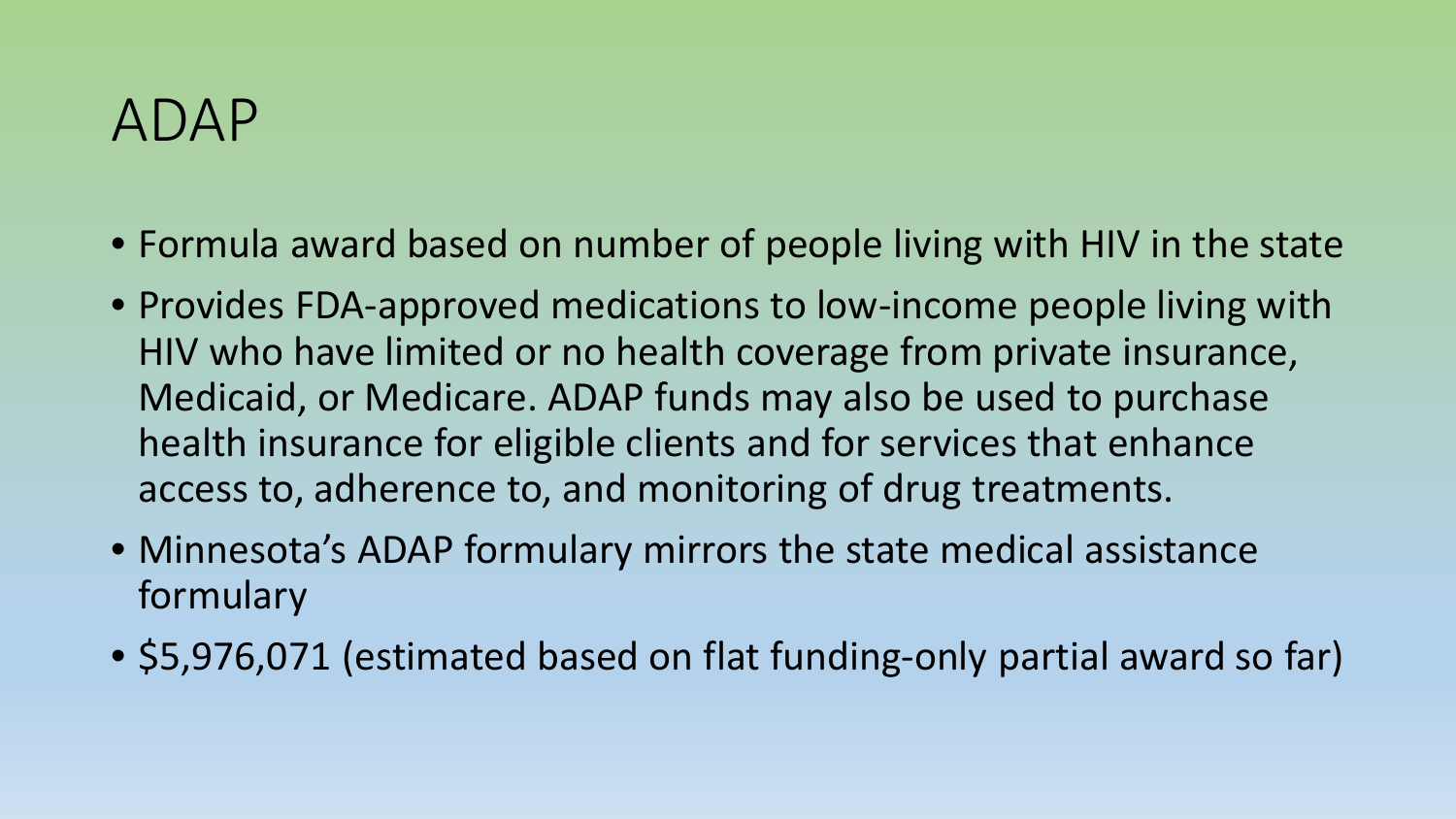## Minority AIDS Initiative

- Part B MAI can be awarded for 'grants used for supplemental support education and outreach services to increase the number of eligible racial and ethnic minorities who have access to treatment through AIDS Drugs Assistance Programs' (ADAP)
- Formula based funding based on the number of reported living minority HIV/AIDS cases for the most recent calendar year
- Funds may only be used for ADAP outreach and education about HIV Medications only. (different than Part A)
- Annual Award is \$61,463 (estimate based on flat funding)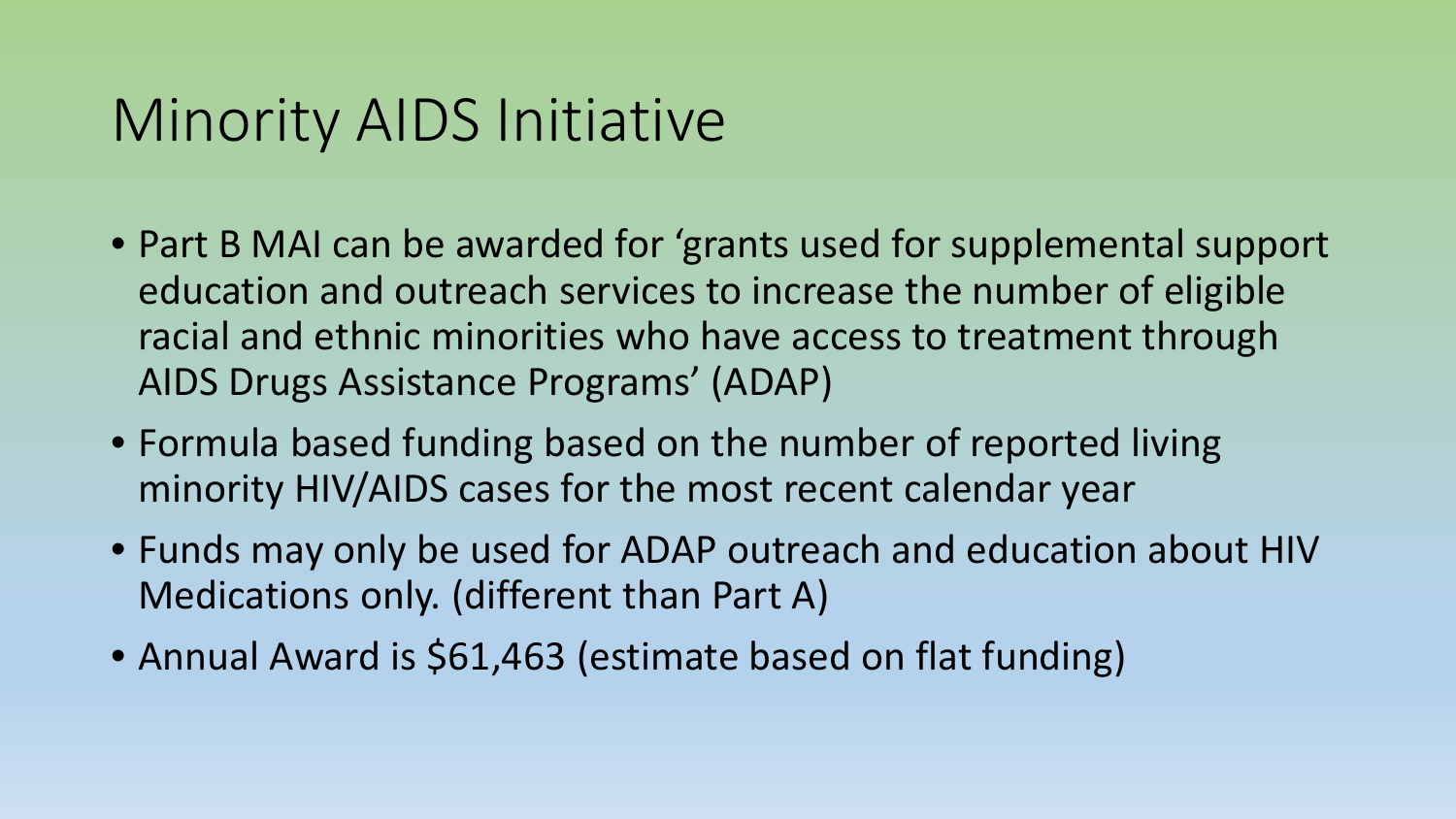## Rebate

- All states ADAP programs are allowed to receive rebates from purchased drugs through the 340B program
- Rebate funds must first be used for ADAP activities
- When not needed for ADAP activities can be used for Core Medical and Support Services
- 2015 developed a plan approved by community for use of these funds over a 5 year period.
- FY2018 allocated \$2.4 m in rebate funds for Ryan White allowed services, MDH, Housing Services, expanding ADAP formulary and increasing income eligibility from 300% to 400% FPL